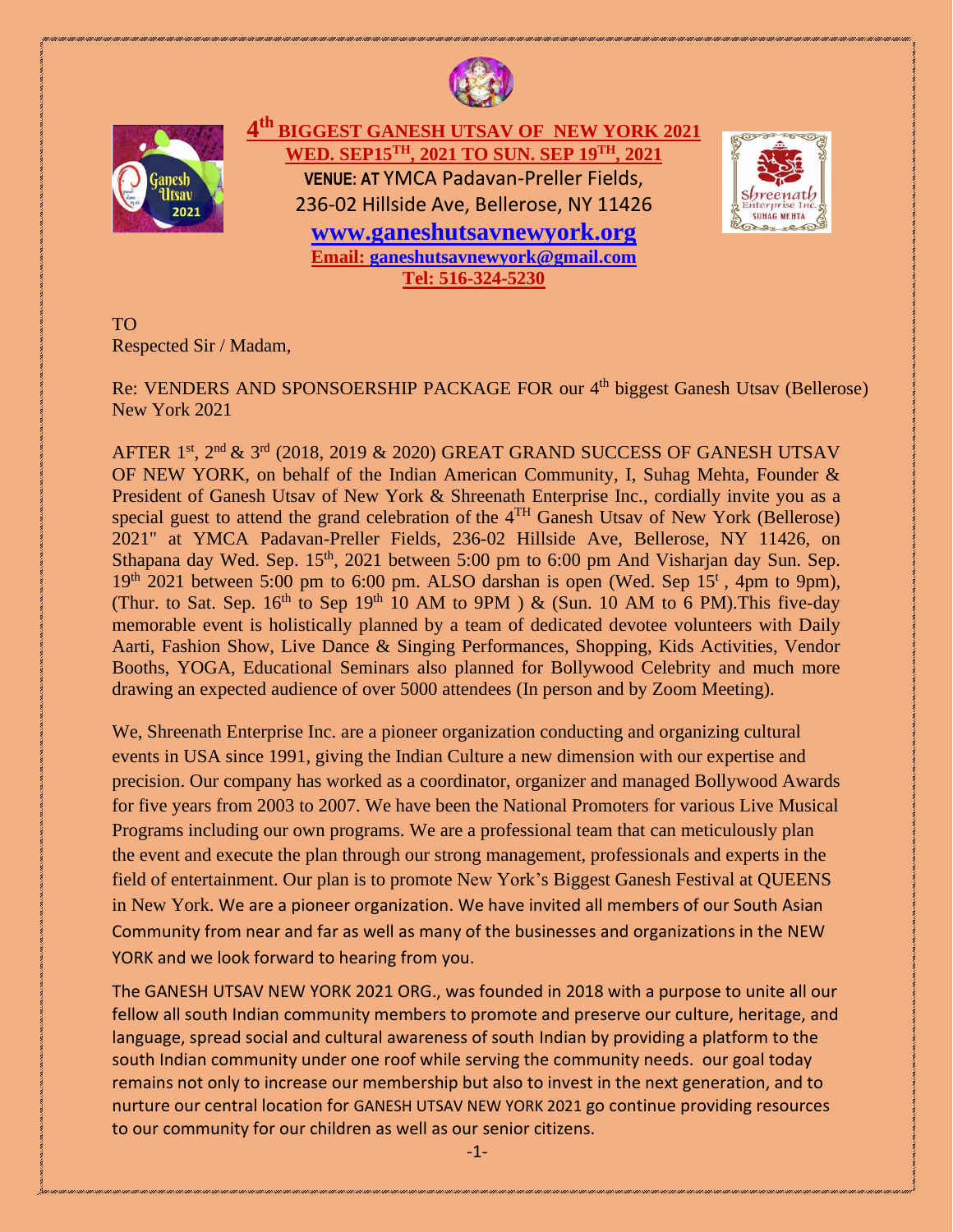The activities that have developed steadily through the past three years have culminated in a strong and vibrant cultural organization today. The foundation of our organization is strong due to the hard work and dedication of our past and present executive committee, board of trustee leaders, presidents, volunteers, as well as the ongoing support from our org. this event is not only a celebration of our organization and growth it is a celebration of us! The foundation of our Ganesh Utsav is strong due to the hard work and dedication of our leaders, presidents, volunteers, as well as the ongoing support from our community. This event is not only a celebration of our organization and growth it is a celebration of US! We have plan to distribute more than 10,000 invitations to potential new customers for this festival. as there are a limited number of spaces for the event, **vendors will be accepted on a first come first served basis** and a timely response is absolutely niece at YMCA PADAVAN-PRELLER fields ,236-02 hillside avenue, Bellerose, NY 11426 appreciated. If you would like to be a part of this event, please get in touch with any of the contacts below.

This Is a Very Good Opportunity to Show Case Your Project. Please Come, Join and Support by Book Your Booth (Stoll) Or Any Sponsorship to make it a success. This Event with Your Presence to Make It a grant Success. To confirmed your participance you have to send advance 50% or full payment for each booth. Your any sponsorship. Once we received this amount, we will confirm your booth # and reply. If any reason you are not attending this program, then advance will be not refundable. To Confirm Your Attendance or For Further Details

Please Contact: 516-324-5230

Email: **Ganeshutsavnewyork@gmail.com**

OR [Suhagmehta28@Gmail.Com](mailto:Suhagmehta28@Gmail.Com) 

Thank You in Advance for Your Consideration!

Once Your Booth or sponsorship Has Been Booked or Your Sponsorship Is Confirmed we will send you other details.

### **SPONSORSHIP PACAKAGE**

**Grand Sponsor \$5001, Diamond Sponsor \$3501,Gold Sponsor \$2501,Silver sponsor \$1001 , Bronze \$501** 

### **SOUVENIR ADS**

**Back Cover \$1501, Front Inside \$1001, Back Inside \$1001, Full Page \$601, Half Page \$351**

### **BOOTH TYPE AMOUNT**

**Corporate Booth= \$1001, Soda Water and Tea/coffee = 1001, Standard Booth \$601** 

### **BANNER AMOUNT**

**6 FT X 8 FT =\$601, 4 FT X 6 FT =\$301, (All sponsorship and booth information are in Ganesh Utsav Broacher so please read and then confirm your sponsorship)**

Yours Sincerely, Suhag Mehta Founder & Chair Address: -220-15,92 Ave, Queens Village, NY-11428

**Note: - All donation is tax exempt in the United States under 501 (C)(3) Tax ID =82-5383797**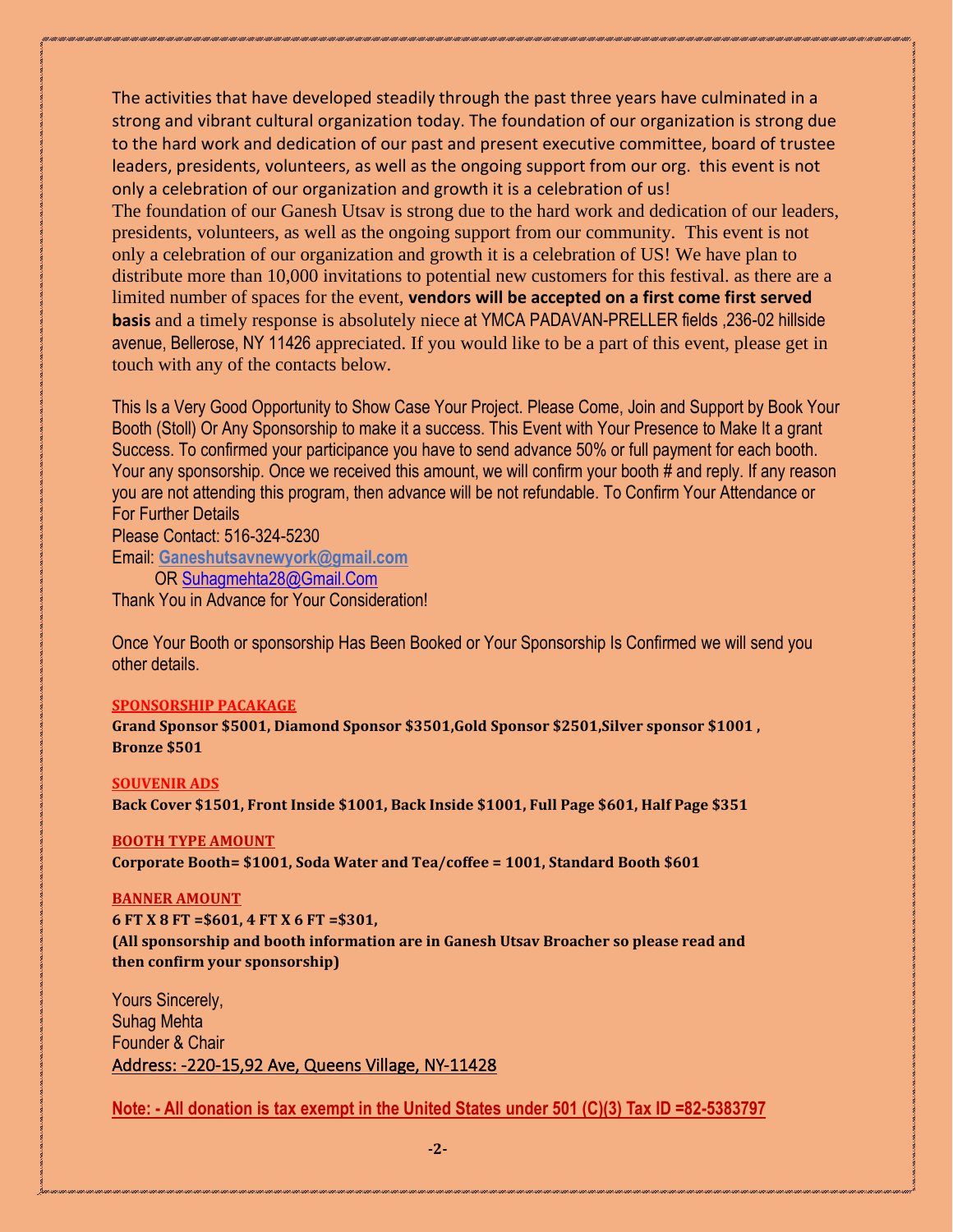# **SPONSORSHIP & VENDORS FORM**

## **4 th BIGGEST GANESH UTSAV OF (BELLROSE) NY. 2021 WED. SEP15TH, 2021 TO SUN. SEP 19TH, 2021 Venue: AT YMCA PADAVAN-PRELLER FIELDS, 236-02 HILLSIDE AVENUE, BELLEROSE, NY 11426**

## CONFEIRMATION FORM

| Name and the contract of the contract of the contract of the contract of the contract of the contract of the contract of the contract of the contract of the contract of the contract of the contract of the contract of the c                                                                               |                                                                                                                       |  |
|--------------------------------------------------------------------------------------------------------------------------------------------------------------------------------------------------------------------------------------------------------------------------------------------------------------|-----------------------------------------------------------------------------------------------------------------------|--|
|                                                                                                                                                                                                                                                                                                              |                                                                                                                       |  |
| <b>Address</b>                                                                                                                                                                                                                                                                                               | <u> 1980 - An Dùbhlachd ann an Dùbhlachd ann an Dùbhlachd ann an Dùbhlachd ann an Dùbhlachd ann an Dùbhlachd ann </u> |  |
| <b>Contact No</b>                                                                                                                                                                                                                                                                                            |                                                                                                                       |  |
| <b>TOTAL AMOUNT FOR</b>                                                                                                                                                                                                                                                                                      |                                                                                                                       |  |
|                                                                                                                                                                                                                                                                                                              |                                                                                                                       |  |
|                                                                                                                                                                                                                                                                                                              |                                                                                                                       |  |
| Advance payment <b>Advance</b> payment <b>Advance Paid by Paid by Paid by Paid by Paid by Paid by Paid by Paid by Paid by Paid by Paid by Paid by Paid by Paid by Paid by Paid by Paid by Paid by</b>                                                                                                        |                                                                                                                       |  |
| Due Balance<br>Items to be sold: BOOTH AVAILABLE FORM (Please specify regardless):<br>SEP 15TH, 2021 TO SEP 19TH, 2021                                                                                                                                                                                       |                                                                                                                       |  |
| Number of persons at the booth: ______ Booth Category:<br>Each booth will be 10'X8 'One 6' x 3' size table &<br>Two FOLDING CHAIRS, WE WILL PROVIDED.<br>Extra Services and the equipment can be provided at the following rates Additional<br>6'x3' Tables @\$20.00 Each Additional -Folding Chairs @\$5.00 |                                                                                                                       |  |
| Are you a non-profit organization: ____________ (If so, please attach proof)?                                                                                                                                                                                                                                |                                                                                                                       |  |
| Non profit org. will get 10% discount with proof.                                                                                                                                                                                                                                                            |                                                                                                                       |  |
| <b>PAYMENT INFERMATION</b>                                                                                                                                                                                                                                                                                   |                                                                                                                       |  |
| Wire transfer or direct deposit<br><b>CAPITAL ONE BANK</b><br>A/c name=Ganesh Utsav New York Inc.<br>A/c no =7528868809,<br>Routing no =021407912 ------------ Swift code=HIBKUS44<br>Bank address=257-03 Hillside Ave, floral park-11004<br><b>OR</b><br>Make check payable to -Ganesh Utsav New York Inc.  |                                                                                                                       |  |
| Address: 220-15, 92 Avenue, Queens village, NY. 11428                                                                                                                                                                                                                                                        | -3-                                                                                                                   |  |